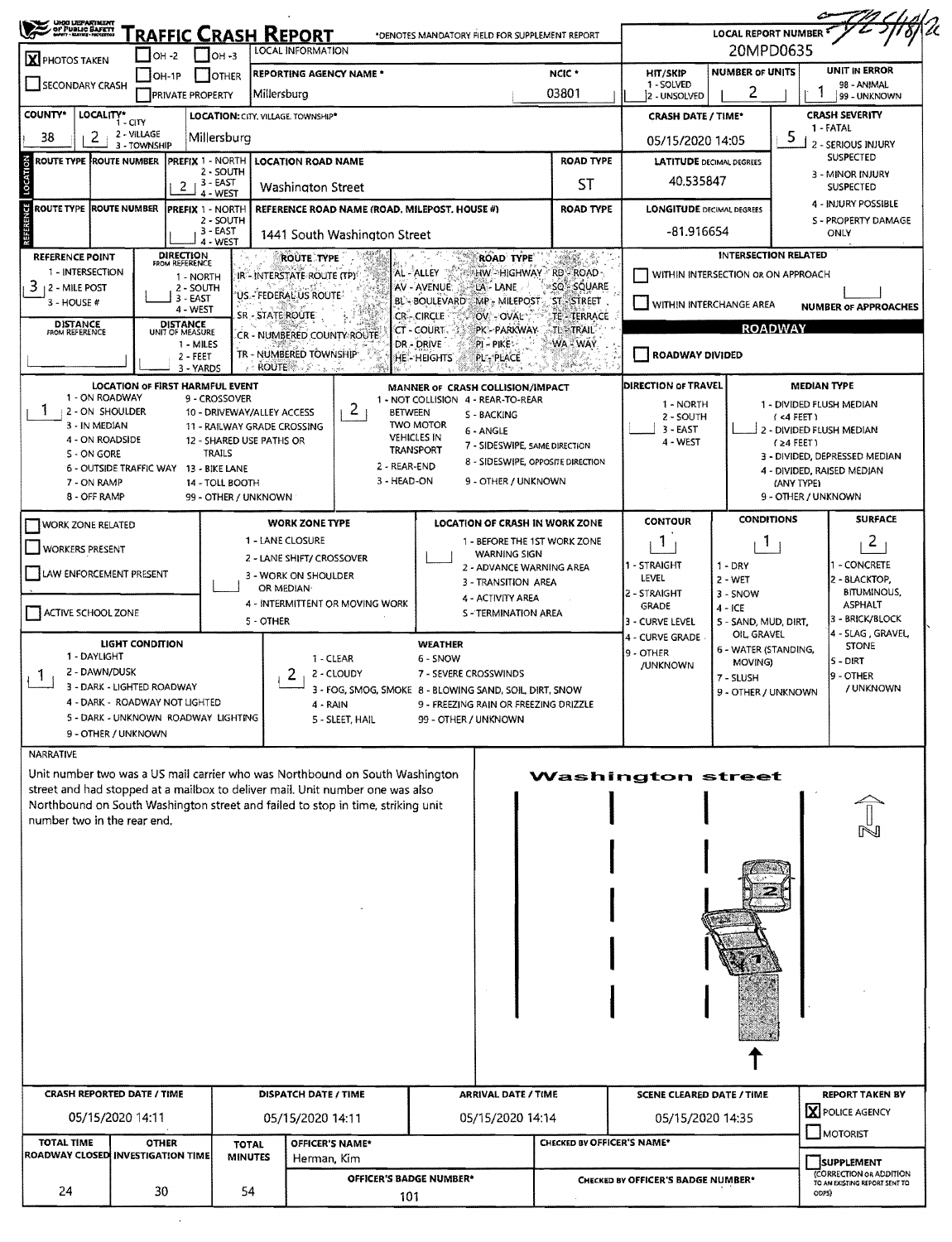| <b>OHOO DEPARTMENT</b><br>OF PUBLIC BAFETT                                                                                                                                                                               | <b>LOCAL REPORT NUMBER</b>                                             |
|--------------------------------------------------------------------------------------------------------------------------------------------------------------------------------------------------------------------------|------------------------------------------------------------------------|
|                                                                                                                                                                                                                          | 20MPD0635                                                              |
| OWNER PHONE: INCLUDE AREA CODE (E) SAME AS DRIVER)<br>UNIT#<br>OWNER NAME: LAST, FIRST, MIDDLE (CI SAME AS ORIVER)                                                                                                       | DAMAGE                                                                 |
| TANGENT VINYL LLC.<br>330-674-0810                                                                                                                                                                                       | <b>DAMAGE SCALE</b>                                                    |
| OWNER ADDRESS: STREET, CITY, STATE, ZIP ( C) SAME AS DRIVER)                                                                                                                                                             | 1 - NONE<br>3 - FUNCTIONAL DAMAGE                                      |
| 179 STRAITS LANE, KILLBUCK, OH, 44637                                                                                                                                                                                    | 4<br>2 - MINOR DAMAGE<br>4 - DISABLING DAMAGE                          |
| COMMERCIAL CARRIER: NAME, ADDRESS, CITY, STATE, ZIP<br>COMMERCIAL CARRIER PHONE: INCLUDE AREA CODE                                                                                                                       | 9 - UNKNOWN                                                            |
| 330-674-0810<br>TANGENT VINYL LLC, , 179 STRAITS LANE, KILLBUCK, OH, 446                                                                                                                                                 | <b>DAMAGED AREA(S)</b><br>INDICATE ALL THAT APPLY                      |
| LP STATE LICENSE PLATE #<br><b>VEHICLE IDENTIFICATION #</b><br><b>VEHICLE YEAR</b><br><b>VEHICLE MAKE</b>                                                                                                                |                                                                        |
| <b>GMC</b><br><b>PKT2659</b><br>2016<br>ΟН<br>1GT42VC81GF210284                                                                                                                                                          |                                                                        |
| <b>INSURANCE COMPANY</b><br><b>INSURANCE POLICY #</b><br><b>VEHICLE MODEL</b><br><b>COLOR</b><br><b>X</b> INSURANCE<br><b>HANOVER</b><br>088-41840                                                                       |                                                                        |
| WHI<br><b>SIERRA</b><br><b>TOWED BY: COMPANY NAME</b><br><b>TYPE OF USE</b>                                                                                                                                              |                                                                        |
| US DOT #<br>IN EMERGENCY<br>3355966<br>XCOMMERCIAL<br>GOVERNMENT                                                                                                                                                         |                                                                        |
| <b>ESPONSE</b><br><b>HAZARDOUS MATERIAL</b><br>VEHICLE WEIGHT GVWR/GCWR<br># OCCUPANTS                                                                                                                                   |                                                                        |
| <b>INTERLOCK</b><br><b>IMATERIAL</b><br>CLASS <sup>#</sup><br>PLACARD ID#<br>1 - ≤10K LBS.<br>HIT/SKIP UNIT<br><b>DEVICE</b><br>RELEASED<br>2 - 10,001 - 26K LBS.                                                        |                                                                        |
| EQUIPPED<br>PLACARD<br>$3 - 26K$ LBS.                                                                                                                                                                                    |                                                                        |
| 12 - GOLF CART<br>23 - PEDESTRIAN/SKATER<br>1 - PASSENGER CAR<br>6 - VAN (9~1S SEATS)<br>18 - LIMO (LIVERY VEHICLE)                                                                                                      | 12                                                                     |
| 2 - PASSENGER VAN<br>7 - MOTORCYCLE 2-WHEELED<br>13 - SNOWMOBILE<br>19 - BUS (16+ PASSENGERS)<br>24 - WHEELCHAIR (ANY TYPE)<br>4<br>(MINIVAN)<br>8 - MOTORCYCLE 3-WHEELED<br>14 - SINGLE UNIT<br>25 - OTHER NON-MOTORIST | ٢Í                                                                     |
| 20 - OTHER VEHICLE<br>UNIT TYPE 3 - SPORT UTILITY<br><b>TRUCK</b><br>9 - AUTOCYCLE<br>21 - HEAVY EQUIPMENT<br>26 - BICYCLE                                                                                               | 10<br>$\pmb{9}$                                                        |
| VEHICLE<br>15 - SEMI-TRACTOR<br>10 - MOPED OR MOTORIZED<br>27 - TRAIN<br>22 - ANIMAL WITH RIDER OR<br>4 - PICK UP<br><b>BICYCLE</b><br>16 - FARM EQUIPMENT                                                               |                                                                        |
| ANIMAL-DRAWN VEHICLE<br>99 - UNKNOWN OR HIT/SKIP<br>S - CARGO VAN<br>11 - ALL TERRAIN VEHICLE<br>17 - MOTORHOME                                                                                                          |                                                                        |
| (ATV/UTV)<br># or TRAILING UNITS                                                                                                                                                                                         | 12                                                                     |
|                                                                                                                                                                                                                          |                                                                        |
| WAS VEHICLE OPERATING IN AUTONOMOUS<br>0 - NO AUTOMATION<br>3 - CONDITIONAL AUTOMATION 9 - UNKNOWN<br>MODE WHEN CRASH OCCURRED?<br>0                                                                                     |                                                                        |
| 1 - DRIVER ASSISTANCE<br>4 - HIGH AUTOMATION<br>2                                                                                                                                                                        | 10                                                                     |
| 1 - YES 2 - NO 9 - OTHER / UNKNOWN AUTONOMOUS 2 - PARTIAL AUTOMATION 5 - FULL AUTOMATION<br>MODE LEVEL                                                                                                                   |                                                                        |
| 1 - NONE<br>6 - BUS - CHARTER/TOUR<br>$11 -$ FIRE<br><b>16 - FARM</b><br>21 - MAIL CARRIER                                                                                                                               | û                                                                      |
| 99 - OTHER / UNKNOWN<br>2 - TAXI<br>7 - BUS - INTERCITY<br>12 - MILITARY<br>17 - MOWING                                                                                                                                  |                                                                        |
| 3 - ELECTRONIC RIDE<br>8 - 8US - SHUTTLE<br>13 - POLICE<br>1B - SNOW REMOVAL<br><b>SPECIAL</b><br><b>SHARING</b><br>9 - BUS - OTHER<br><b>14 - PUBLIC UTILITY</b><br>19 - TOWING                                         |                                                                        |
| <b>FUNCTION 4 - SCHOOL TRANSPORT</b><br>10 - AMBULANCE<br>15 - CONSTRUCTION EQUIP.<br>20 - SAFETY SERVICE                                                                                                                |                                                                        |
| S - BUS - TRANSIT/COMMUTER<br>PATROL                                                                                                                                                                                     | 12<br>12                                                               |
| 1 - NO CARGO BODY TYPE<br>99 - OTHER / UNKNOWN<br>4 - LOGGING<br>7 - GRAIN/CHIPS/GRAVEL<br>11 - DUMP<br>99                                                                                                               |                                                                        |
| / NOT APPLICABLE<br>5 - INTERMODAL<br><b>B-POLE</b><br>12 - CONCRETE MIXER<br>$2 - BUS$<br>CARGO<br><b>CONTAINER CHASSIS</b>                                                                                             |                                                                        |
| 9 - CARGO TANK<br>13 - AUTO TRANSPORTER<br>3 - VEHICLE TOWING<br>6 - CARGOVAN<br><b>BODY</b><br>10 - FLAT BED<br>14 - GARBAGE/REFUSE                                                                                     | $9$   $T$   $3$<br>-3<br>9                                             |
| ANOTHER MOTOR VEHICLE<br>/ENCLOSED BOX<br><b>TYPE</b>                                                                                                                                                                    |                                                                        |
| 1 - TURN SIGNALS<br>4 - BRAKES<br>99 - OTHER / UNKNOWN<br>7 - WORN OR SLICK TIRES<br>9 - MOTOR TROUBLE                                                                                                                   |                                                                        |
| 2 - HEAD LAMPS<br>5 - STEERING<br>10 - DISABLED FROM PRIOR<br>8 - TRAILER EQUIPMENT<br><b>VEHICLE</b><br><b>DEFECTIVE</b><br>ACCIDENT                                                                                    |                                                                        |
| 3 - TAIL LAMPS<br><b>6 - TIRE BLOWOUT</b><br>DEFECTS                                                                                                                                                                     | $\Box$ - NO DAMAGE [ 0 ]<br>U-UNDERCARRIAGE [14]                       |
| 1 - INTERSECTION -<br>99 - OTHER / UNKNOWN<br>4 - MIDBLOCK -<br>7 - SHOULDER/ROADSIDE<br>10 - DRIVEWAY ACCESS                                                                                                            |                                                                        |
| MARKED CROSSWALK<br>MARKED CROSSWALK<br>11 - SHARED USE PATHS<br>8 - SIDEWALK                                                                                                                                            | $\Box$ -TOP[13]<br>$\Box$ - ALL AREAS [ 15 ]                           |
| 2 - INTERSECTION -<br>S - TRAVEL LANE -<br>OR TRAILS<br>NON-<br>9 - MEDIAN/CROSSING<br><b>MOTORIST</b><br>UNMARKED CROSSWALK<br><b>OTHER LOCATION</b><br>12 - FIRST RESPONDER                                            | $\Box$ - UNIT NOT AT SCENE [16]                                        |
| <b>ISLAND</b><br>LOCATION<br>3 - INTERSECTION - OTHER<br><b>6 - BICYCLE LANE</b><br>AT INCIDENT SCENE                                                                                                                    |                                                                        |
| 1 - STRAIGHT AHEAD<br>9 - LEAVING TRAFFIC<br>15 - WALKING, RUNNING,<br>21 - STANDING OUTSIDE<br>1 - NON-CONTACT<br>DISABLED VEHICLE<br>LANE<br>JOGGING, PLAYING<br>2 - BACKING                                           | <b>INITIAL POINT OF CONTACT</b>                                        |
| 2 - NON-COLLISION<br>3 - CHANGING LANES<br>10 - PARKED<br>16 - WORKING<br>99 - OTHER / UNKNOWN<br>3                                                                                                                      | 0 - NO DAMAGE<br>14 - UNDERCARRIAGE                                    |
| 4 - OVERTAKING/PASSING<br>11 - SLOWING OR STOPPED<br>17 - PUSHING VEHICLE<br>3 - STRIKING<br>IN TRAFFIC<br>PRE-CRASH S - MAKING RIGHT TURN<br>18 - APPROACHING OR                                                        | 12<br>1-12 - REFER TO UNIT 15 - VEHICLE NOT AT SCENE<br><b>DIAGRAM</b> |
| <b>ACTION</b><br>4 - STRUCK<br>LEAVING VEHICLE<br><b>ACTIONS 6 - MAKING LEFT TURN</b><br>12 - DRIVERLESS                                                                                                                 | 99 - UNKNOWN                                                           |
| 5 - 80TH STRIKING<br>7 - MAKING U-TURN<br>13 - NEGOTIATING A CURVE<br>19 - STANDING<br>& STRUCK<br>8 - ENTERING TRAFFIC<br>14 - ENTERING OR CROSSING 20 - OTHER NON-MOTORIST                                             | 13 - TOP                                                               |
| LANE<br>9 - OTHER / UNKNOWN<br>SPECIFIED LOCATION                                                                                                                                                                        | <b>TRAFFIC</b>                                                         |
| 1 NONE<br>8 - FOLLOWING TOO CLOSE 13 - IMPROPER START FROM<br>18 - OPERATING DEFECTIVE<br>23 - OPENING DOOR INTO                                                                                                         | <b>TRAFFIC CONTROL</b><br><b>TRAFFICWAY FLOW</b>                       |
| ROADWAY<br><b>EQUIPMENT</b><br>2 - FAILURE TO YIELD<br>/ACDA<br>A PARKED POSITION<br>3 - RAN RED LIGHT<br>9 - IMPROPER LANE<br>14 - STOPPED OR PARKED<br>19 - LOAD SHIFTING<br>99 - OTHER IMPROPER                       | 1 - ONE-WAY<br>1 - ROUNDABOUT 4 - STOP SIGN                            |
| CHANGE<br>ILLEGALLY<br>/FALLING/SPILLING<br><b>ACTION</b><br>8<br>4 - RAN STOP SIGN                                                                                                                                      | 2 - IWO-WAY<br>2 - SIGNAL<br>S - YIELD SIGN<br>6<br>2                  |
| S - UNSAFE SPEED<br>10 - IMPROPER PASSING<br>15 - SWERVING TO AVOID<br>20 - IMPROPER CROSSING<br>CONTRIBUTING 6 - IMPROPER TURN<br>11 - DROVE OFF ROAD<br>16 - WRONG WAY<br>21 - LYING IN ROADWAY                        | 3 - FLASHER<br><b>6 - NO CONTROL</b>                                   |
| CIRCUMSTANCES <sub>7 - LEFT OF CENTER</sub><br>12 - IMPROPER BACKING<br>17 - VISION OBSTRUCTION<br>22 - NOT DISCERNIBLE                                                                                                  | <b>RAIL GRADE CROSSING</b><br># OF THROUGH LANES                       |
|                                                                                                                                                                                                                          | ON ROAD<br>1 - NOT INVLOVED                                            |
| <b>SEOUENCE OF EVENTS</b><br>÷Г.,<br>- 8 -<br><b>EVENTS</b><br>د د چاک<br>್ಲ್ಯಾಕ್ ಎಸ್                                                                                                                                    | 2 - INVOLVED-ACTIVE CROSSING<br>$\mathbf{2}$                           |
| 1 - OVERTURN/ROLLOVER<br>7 - SEPARATION OF UNITS<br>12 - DOWNHILL RUNAWAY<br>19 - ANIMAL -OTHER<br>23 - STRUCK BY FALLING,<br>20                                                                                         | 3 - INVOLVED-PASSIVE CROSSING                                          |
| 2 - FIRE/EXPLOSION<br>SHIFTING CARGO OR<br>8 - RAN OFF ROAD RIGHT<br>13 - OTHER NON-COLLISION 20 - MOTOR VEHICLE IN<br>ANYTHING SET IN<br>3 - IMMERSION<br>9 - RAN OFF ROAD LEFT<br>TRANSPORT<br>14 - PEDESTRIAN         | UNIT / NON-MOTORIST DIRECTION                                          |
| MOTION BY A MOTOR<br>4 - JACKKNIFE<br>10 - CROSS MEDIAN<br>15 - PEDALCYCLE<br>21 - PARKED MOTOR<br>VEHICLE                                                                                                               | 1 - NORTH<br>S - NORTHEAST                                             |
| 2<br><b>VEHICLE</b><br>S - CARGO / EQUIPMENT<br>11 - CROSS CENTERLINE -<br>16 - RAILWAY VEHICLE<br>24 - OTHER MOVABLE<br>LOSS OR SHIFT<br>OPPOSITE DIRECTION<br>22 - WORK ZONE<br>17 - ANIMAL - FARM                     | 2 - SOUTH<br>6 - NORTHWEST                                             |
| OBJECT<br>OF TRAVEL<br>MAINTENANCE<br>6 - EQUIPMENT FAILURE<br>18 - ANIMAL - DEER                                                                                                                                        | $3 - EAST$                                                             |
|                                                                                                                                                                                                                          | 7 - SOUTHEAST<br>$\epsilon$                                            |
| 3<br><b>EQUIPMENT</b><br>لوطن المنابيع يعم                                                                                                                                                                               | FROM I<br>4 - WEST<br>TO I<br>8 - SOUTHWEST<br>9 - OTHER / UNKNOWN     |
| <b>COLLISION WITH FIXED OBJECT - STRUCK</b><br>31 - GUARDRAIL END<br>38 - OVERHEAD SIGN POST<br>25 - IMPACT ATTENUATOR<br>45 - EMBANKMENT<br>52 - 8UILDING                                                               |                                                                        |
| / CRASH CUSHION<br>32 - PORTABLE BARRIER<br>39 - LIGHT / LUMINARIES<br>46 - FENCE<br>53 - TUNNEL<br>26 - 8RIDGE OVERHEAD<br>33 - MEDIAN CABLE BARRIER<br><b>SUPPORT</b><br>47 - MAIL8OX                                  | UNIT SPEED<br><b>DETECTED SPEED</b>                                    |
| 54 - OTHER FIXED<br><b>STRUCTURE</b><br>48 - TREE<br>34 - MEDIAN GUARDRAIL<br>40 - UTILITY POLE<br><b>OBJECT</b><br>S                                                                                                    |                                                                        |
| 49 - FIRE HYDRANT<br>99 - OTHER / UNKNOWN<br>41 - OTHER POST, POLE<br>27 - BRIDGE PIER OR<br><b>BARRIER</b><br>50 - WORK ZONE<br>OR SUPPORT<br>ABUTMENT<br>35 - MEDIAN CONCRETE                                          | 30<br>1 - STATED / ESTIMATED SPEED                                     |
| <b>MAINTENANCE</b><br>28 - BRIDGE PARAPET<br><b>BARRIER</b><br>42 - CULVERT<br>EQUIPMENT                                                                                                                                 | 2 - CALCULATED / EDR                                                   |
| 29 - BRIDGE RAIL<br>36 - MEDIAN OTHER BARRIER<br>43 - CURB<br>30 - GUARDRAIL FACE<br>37 - TRAFFIC SIGN POST<br>51 - WALL<br><b>44 - DITCH</b>                                                                            | <b>POSTED SPEED</b><br>3 - UNDETERMINED                                |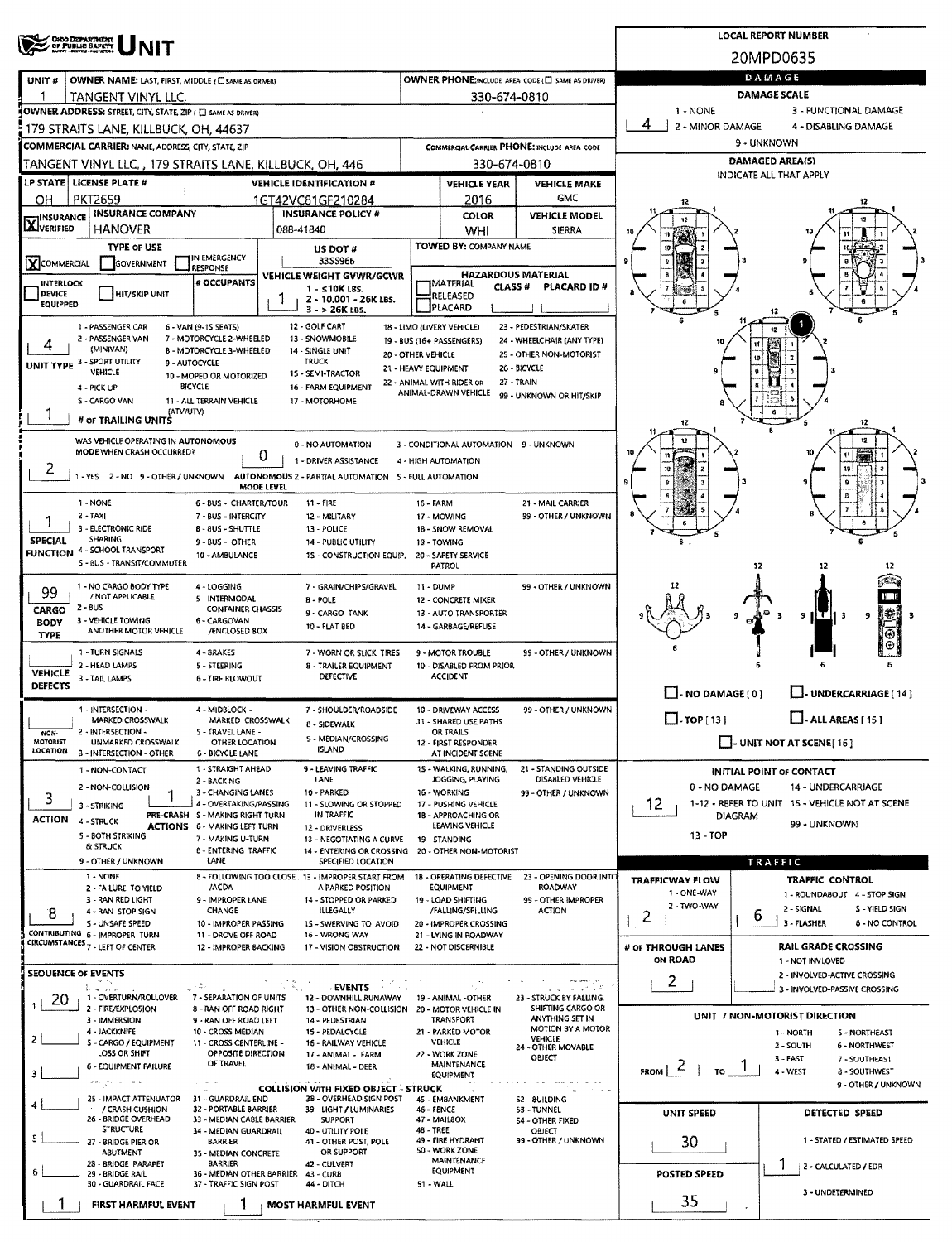| <b>OHOO DEPARTMENT</b><br>OF PUBLIC BAFETY                          |                                                                                                                              | <b>LOCAL REPORT NUMBER</b>                 |                                                 |                                                    |                        |                                                          |  |  |  |  |  |
|---------------------------------------------------------------------|------------------------------------------------------------------------------------------------------------------------------|--------------------------------------------|-------------------------------------------------|----------------------------------------------------|------------------------|----------------------------------------------------------|--|--|--|--|--|
|                                                                     |                                                                                                                              |                                            |                                                 |                                                    |                        | 20MPD0635                                                |  |  |  |  |  |
| UNIT#<br><b>OWNER NAME: LAST, FIRST, MIDDLE (C) SAME AS DRIVER)</b> |                                                                                                                              |                                            |                                                 | OWNER PHONE: INCLUDE AREA CODE (E) SAME AS DRIVERY |                        | DAMAGE                                                   |  |  |  |  |  |
| 2<br>UNITED STATES POST OFFICE.                                     |                                                                                                                              |                                            | 800-275-8777                                    |                                                    | DAMAGE SCALE           |                                                          |  |  |  |  |  |
| OWNER ADDRESS: STREET, CITY, STATE, ZIP ( C) SAME AS DRIVERY        |                                                                                                                              |                                            |                                                 |                                                    | 1 - NONE               | 3 - FUNCTIONAL DAMAGE                                    |  |  |  |  |  |
| 56 S WASHINGTON STREET, MILLERSBURG, OH, 44654                      |                                                                                                                              |                                            |                                                 |                                                    | 2<br>2 - MINOR DAMAGE  | 4 - DISABLING DAMAGE                                     |  |  |  |  |  |
| <b>COMMERCIAL CARRIER: NAME, ADDRESS, CITY, STATE, ZIP</b>          |                                                                                                                              |                                            |                                                 | COMMERCIAL CARRIER PHONE: INCLUDE AREA CODE        |                        | 9 - UNKNOWN<br>DAMAGED AREA(S)                           |  |  |  |  |  |
|                                                                     |                                                                                                                              |                                            |                                                 |                                                    |                        | <b>INDICATE ALL THAT APPLY</b>                           |  |  |  |  |  |
| LP STATE   LICENSE PLATE #                                          | <b>VEHICLE IDENTIFICATION #</b>                                                                                              |                                            | <b>VEHICLE YEAR</b>                             | <b>VEHICLE MAKE</b><br>GRUMMAN                     |                        |                                                          |  |  |  |  |  |
| 1260834<br>он<br><b>INSURANCE COMPANY</b>                           | 1GBCS1CA4M2929726<br><b>INSURANCE POLICY #</b>                                                                               |                                            | 1991<br><b>COLOR</b>                            | <b>VEHICLE MODEL</b>                               | 12                     |                                                          |  |  |  |  |  |
| <b>STINSURANCE</b><br><b>XIVERIFIED</b><br>SELF INSURED             |                                                                                                                              |                                            | WHI                                             | OTHER/UNKNOWN                                      |                        |                                                          |  |  |  |  |  |
| TYPE OF USE                                                         | US DOT #                                                                                                                     |                                            | <b>TOWED BY: COMPANY NAME</b>                   |                                                    |                        |                                                          |  |  |  |  |  |
| <b>X</b> GOVERNMENT<br>COMMERCIAL                                   | IN EMERGENCY<br>RESPONSE                                                                                                     |                                            |                                                 |                                                    |                        |                                                          |  |  |  |  |  |
| INTERLOCK                                                           | VEHICLE WEIGHT GVWR/GCWR<br># OCCUPANTS<br>$1 - 510K$ LBS.                                                                   |                                            | <b>IMATERIAL</b><br>CLASS#                      | <b>HAZARDOUS MATERIAL</b><br>PLACARD ID#           |                        |                                                          |  |  |  |  |  |
| DEVICE<br>HIT/SKIP UNIT<br><b>EQUIPPED</b>                          | 2 - 10.001 - 26K LBS.<br>3 - > 26K LBS.                                                                                      |                                            | RELEASED<br>PLACARD                             |                                                    |                        |                                                          |  |  |  |  |  |
| 1 - PASSENGER CAR                                                   | 12 - GOLF CART<br>6 - VAN (9-15 SEATS)                                                                                       | 18 - LIMO (LIVERY VEHICLE)                 |                                                 | 23 - PEDESTRIAN/SKATER                             |                        |                                                          |  |  |  |  |  |
| 2 - PASSENGER VAN<br>(MINIVAN)                                      | 7 - MOTORCYCLE 2-WHEELED<br>13 - SNOWMOBILE<br>8 - MOTORCYCLE 3-WHEELED                                                      | 19 - BUS (16+ PASSENGERS)                  |                                                 | 24 - WHEELCHAIR (ANY TYPE)                         |                        |                                                          |  |  |  |  |  |
| UNIT TYPE 3 - SPORT UTILITY                                         | 14 - SINGLE UNIT<br><b>TRUCK</b><br>9 - AUTOCYCLE                                                                            | 20 - OTHER VEHICLE<br>21 - HEAVY EQUIPMENT |                                                 | 25 - OTHER NON-MOTORIST<br>26 - BICYCLE            |                        |                                                          |  |  |  |  |  |
| VEHICLE                                                             | 15 - SEMI-TRACTOR<br>10 - MOPED OR MOTORIZED<br><b>BICYCLE</b><br>16 - FARM EOUIPMENT                                        | 22 - ANIMAL WITH RIDER OR                  |                                                 | 27 - TRAIN                                         |                        |                                                          |  |  |  |  |  |
| 4 - PICK UP<br>5 - CARGO VAN                                        | 11 - ALL TERRAIN VEHICLE<br>17 - MOTORHOME                                                                                   |                                            | ANIMAL-DRAWN VEHICLE                            | 99 - UNKNOWN OR HIT/SKIP                           |                        |                                                          |  |  |  |  |  |
| # OF TRAILING UNITS                                                 | (ATV/UTV)                                                                                                                    |                                            |                                                 |                                                    | 12                     | 12                                                       |  |  |  |  |  |
| WAS VEHICLE OPERATING IN AUTONOMOUS                                 | 0 - NO AUTOMATION                                                                                                            |                                            | 3 - CONDITIONAL AUTOMATION 9 - UNKNOWN          |                                                    |                        | 12                                                       |  |  |  |  |  |
| MODE WHEN CRASH OCCURRED?                                           | 0<br>1 - DRIVER ASSISTANCE                                                                                                   |                                            | 4 - HIGH AUTOMATION                             |                                                    |                        |                                                          |  |  |  |  |  |
| 2<br>-YES 2-NO 9-OTHER/UNKNOWN                                      | AUTONOMOUS 2 - PARTIAL AUTOMATION 5 - FULL AUTOMATION                                                                        |                                            |                                                 |                                                    |                        | 10                                                       |  |  |  |  |  |
|                                                                     | <b>MODE LEVEL</b>                                                                                                            |                                            |                                                 |                                                    |                        |                                                          |  |  |  |  |  |
| 1 - NONE<br>$2 - TAX$                                               | 6 - BUS - CHARTER/TOUR<br>11 - FIRE<br>7 - BUS - INTERCITY<br>12 - MILITARY                                                  | 16 - FARM                                  | 17 - MOWING                                     | 21 - MAIL CARRIER<br>99 - OTHER / UNKNOWN          |                        |                                                          |  |  |  |  |  |
| 21<br>3 - ELECTRONIC RIDE<br>SHARING                                | 8 - BUS - SHUTTLE<br>13 - POLICE                                                                                             |                                            | 18 - SNOW REMOVAL                               |                                                    |                        |                                                          |  |  |  |  |  |
| <b>SPECIAL</b><br><b>FUNCTION 4 - SCHOOL TRANSPORT</b>              | 9 - BUS - OTHER<br>14 - PUBLIC UTILITY<br>10 - AMBULANCE<br><b>1S - CONSTRUCTION EQUIP.</b>                                  |                                            | 19 - TOWING<br>20 - SAFETY SERVICE              |                                                    |                        |                                                          |  |  |  |  |  |
| 5 - BUS - TRANSIT/COMMUTER                                          |                                                                                                                              |                                            | <b>PATROL</b>                                   |                                                    |                        | 12<br>12                                                 |  |  |  |  |  |
| 1 - NO CARGO BODY TYPE<br>/ NOT APPLICABLE                          | 7 - GRAIN/CHIPS/GRAVEL<br>4 - LOGGING                                                                                        | 11 - DUMP                                  |                                                 | 99 - OTHER / UNKNOWN                               |                        | n n                                                      |  |  |  |  |  |
| $2 - BUS$<br>CARGO                                                  | S - INTERMODAL<br>8 - POLE<br><b>CONTAINER CHASSIS</b><br>9 - CARGO TANK                                                     |                                            | 12 - CONCRETE MIXER<br>13 - AUTO TRANSPORTER    |                                                    |                        | 锑<br>9<br>9                                              |  |  |  |  |  |
| 3 - VEHICLE TOWING<br><b>BODY</b><br>ANOTHER MOTOR VEHICLE          | 6 - CARGOVAN<br>10 - FLAT BED<br>/ENCLOSED BOX                                                                               |                                            | 14 - GARBAGE/REFUSE                             |                                                    |                        |                                                          |  |  |  |  |  |
| <b>TYPE</b><br>1 - TURN SIGNALS                                     | 4 - BRAKES<br>7 - WORN OR SLICK TIRES                                                                                        |                                            | 9 - MOTOR TROUBLE                               | 99 - OTHER / UNKNOWN                               |                        |                                                          |  |  |  |  |  |
| 2 - HEAD LAMPS                                                      | 5 - STEERING<br>8 - TRAILER EQUIPMENT                                                                                        |                                            | 10 - DISABLED FROM PRIOR                        |                                                    |                        |                                                          |  |  |  |  |  |
| <b>VEHICLE</b><br>3 - TAIL LAMPS<br>DEFECTS                         | DEFECTIVE<br><b>6 - TIRE BLOWOUT</b>                                                                                         |                                            | <b>ACCIDENT</b>                                 |                                                    |                        |                                                          |  |  |  |  |  |
| 1 - INTERSECTION -                                                  | 4 - MIDBLOCK -<br>7 - SHOULDER/ROADSIDE                                                                                      |                                            | 10 - DRIVEWAY ACCESS                            | 99 - OTHER / UNKNOWN                               | $\Box$ -NO DAMAGE[0]   | L. UNDERCARRIAGE [ 14 ]                                  |  |  |  |  |  |
| MARKED CROSSWALK                                                    | MARKED CROSSWALK<br><b>B - SIDEWALK</b>                                                                                      |                                            | 11 - SHARED USE PATHS                           |                                                    | $\Box$ -TOP[13]        | $\Box$ - ALL AREAS [ 15 ]                                |  |  |  |  |  |
| NON-MOTORIST 2 - INTERSECTION -<br>LOCATION<br>UNMARKED CROSSWALK   | 5 - TRAVEL LANE -<br>9 - MEDIAN/CROSSING<br>OTHER LOCATION                                                                   |                                            | OR TRAILS<br>12 - FIRST RESPONDER               |                                                    |                        | $\Box$ - UNIT NOT AT SCENE [16]                          |  |  |  |  |  |
| AT IMPACT 3 - INTERSECTION - OTHER                                  | <b>ISLAND</b><br><b>6 - BICYCLE LANE</b>                                                                                     |                                            | AT INCIDENT SCENE                               | 21 - STANDING OUTSIDE                              |                        |                                                          |  |  |  |  |  |
| 1 - NON-CONTACT                                                     | 9 - LEAVING TRAFFIC<br>1 - STRAIGHT AHEAD<br>LANE<br>2 - BACKING                                                             |                                            | 15 - WALKING, RUNNING,<br>JOGGING, PLAYING      | DISABLED VEHICLE                                   | 0 - NO DAMAGE          | INITIAL POINT OF CONTACT<br>14 - UNDERCARRIAGE           |  |  |  |  |  |
| 2 - NON-COLLISION<br>11<br>4<br>3 - STRIKING                        | 3 - CHANGING LANES<br>10 - PARKED<br>4 - OVERTAKING/PASSING<br>11 - SLOWING OR STOPPED                                       |                                            | 16 - WORKING<br>17 - PUSHING VEHICLE            | 99 - OTHER / UNKNOWN                               | 6                      | 1-12 - REFER TO UNIT 15 - VEHICLE NOT AT SCENE           |  |  |  |  |  |
| <b>ACTION</b><br>4 - STRUCK                                         | IN TRAFFIC<br>PRE-CRASH S - MAKING RIGHT TURN                                                                                |                                            | 18 - APPROACHING OR                             |                                                    | DIAGRAM                | 99 - UNKNOWN                                             |  |  |  |  |  |
| S - BOTH STRIKING                                                   | <b>ACTIONS 6 - MAKING LEFT TURN</b><br>12 - DRIVERLESS<br>7 - MAKING U-TURN<br>13 - NEGOTIATING A CURVE                      |                                            | LEAVING VEHICLE<br>19 - STANDING                |                                                    | $13 - TOP$             |                                                          |  |  |  |  |  |
| & STRUCK<br>9 - OTHER / UNKNOWN                                     | 8 - ENTERING TRAFFIC<br>14 - ENTERING OR CROSSING<br>LANE<br>SPECIFIED LOCATION                                              |                                            | 20 - OTHER NON-MOTORIST                         |                                                    |                        | TRAFFIC                                                  |  |  |  |  |  |
| 1 - NONE                                                            | 8 - FOLLOWING TOO CLOSE 13 - IMPROPER START FROM                                                                             |                                            | 18 - OPERATING DEFECTIVE                        | 23 - OPENING DOOR INTO                             | <b>TRAFFICWAY FLOW</b> | TRAFFIC CONTROL                                          |  |  |  |  |  |
| 2 - FAILURE TO YIELD<br>3 - RAN RED LIGHT                           | /ACDA<br>A PARKED POSITION<br>9 - IMPROPER LANE<br>14 - STOPPED OR PARKED                                                    |                                            | EQUIPMENT<br>19 - LOAD SHIFTING                 | <b>ROADWAY</b><br>99 - OTHER IMPROPER              | 1 - ONE-WAY            | 1 - ROUNDABOUT 4 - STOP SIGN                             |  |  |  |  |  |
| 4 - RAN STOP SIGN                                                   | CHANGE<br>ILLEGALLY                                                                                                          |                                            | /FALLING/SPILLING                               | <b>ACTION</b>                                      | 2 - TWO-WAY<br>2       | 2 - SIGNAL<br>S - YIELD SIGN<br>6                        |  |  |  |  |  |
| 5 - UNSAFE SPEED<br>CONTRIBUTING 6 - IMPROPER TURN                  | 10 - IMPROPER PASSING<br>15 - SWERVING TO AVOID<br>11 - DROVE OFF ROAD<br>16 - WRONG WAY                                     |                                            | 20 - IMPROPER CROSSING<br>21 - LYING IN ROADWAY |                                                    |                        | 3 - FLASHER<br>6 - NO CONTROL                            |  |  |  |  |  |
| CIRCUMSTANCES 7 - LEFT OF CENTER                                    | 12 - IMPROPER BACKING<br>17 - VISION OBSTRUCTION                                                                             |                                            | 22 - NOT DISCERNIBLE                            |                                                    | # OF THROUGH LANES     | <b>RAIL GRADE CROSSING</b>                               |  |  |  |  |  |
| <b>SEQUENCE OF EVENTS</b>                                           |                                                                                                                              |                                            |                                                 |                                                    | ON ROAD                | 1 - NOT INVLOVED<br>2 - INVOLVED-ACTIVE CROSSING         |  |  |  |  |  |
|                                                                     | <b>EVENTS</b><br>254                                                                                                         |                                            |                                                 | الثبير بالعابر                                     | 2                      | 3 - INVOLVED-PASSIVE CROSSING                            |  |  |  |  |  |
| 1 - OVERTURN/ROLLOVER<br>20<br>2 - FIRE/EXPLOSION                   | 7 - SEPARATION OF UNITS<br>12 - DOWNHILL RUNAWAY<br>8 - RAN OFF ROAD RIGHT<br>13 - OTHER NON-COLLISION 20 - MOTOR VEHICLE IN |                                            | 19 - ANIMAL -OTHER                              | 23 - STRUCK BY FALLING,<br>SHIFTING CARGO OR       |                        | UNIT / NON-MOTORIST DIRECTION                            |  |  |  |  |  |
| 3 - IMMERSION<br>4 - JACKKNIFE                                      | 9 - RAN OFF ROAD LEFT<br>14 - PEDESTRIAN<br>10 - CROSS MEDIAN<br>15 - PEDALCYCLE                                             |                                            | <b>TRANSPORT</b><br>21 - PARKED MOTOR           | ANYTHING SET IN<br>MOTION BY A MOTOR               |                        | 1 - NORTH<br>5 - NORTHEAST                               |  |  |  |  |  |
| 2<br>5 - CARGO / EQUIPMENT<br>LOSS OR SHIFT                         | 11 - CROSS CENTERLINE -<br>16 - RAILWAY VEHICLE<br>OPPOSITE DIRECTION                                                        |                                            | VEHICLE                                         | VEHICLE<br>24 - OTHER MOVABLE                      |                        | 2 - SOUTH<br>6 - NORTHWEST                               |  |  |  |  |  |
| <b>6 - EQUIPMENT FAILURE</b>                                        | 17 - ANIMAL - FARM<br>OF TRAVEL<br>18 - ANIMAL - DEER                                                                        |                                            | 22 - WORK ZONE<br>MAINTENANCE                   | OBJECT                                             | $F_{ROM}$ 2<br>TO.     | $3 - EAST$<br>7 - SOUTHEAST<br>4 - WEST<br>8 - SOUTHWEST |  |  |  |  |  |
| 3                                                                   | <b>COLLISION WITH FIXED OBJECT - STRUCK</b>                                                                                  |                                            | EQUIPMENT                                       | or step.                                           |                        | 9 - OTHER / UNKNOWN                                      |  |  |  |  |  |
| 25 - IMPACT ATTENUATOR<br>/ CRASH CUSHION                           | 38 - OVERHEAD SIGN POST<br>31 - GUARDRAIL END<br>32 - PORTABLE BARRIER<br>39 - LIGHT / LUMINARIES                            |                                            | 4S - EM8ANKMENT<br>46 - FENCE                   | 52 - BUILDING<br>53 - TUNNEL                       |                        |                                                          |  |  |  |  |  |
| 26 - BRIDGE OVERHEAD                                                | 33 - MEDIAN CABLE BARRIER<br><b>SUPPORT</b>                                                                                  |                                            | 47 - MAILBOX                                    | S4 - OTHER FIXED                                   | <b>UNIT SPEED</b>      | DETECTED SPEED                                           |  |  |  |  |  |
| <b>STRUCTURE</b><br>27 - BRIDGE PIER OR                             | 34 - MEDIAN GUARDRAIL<br>40 - UTILITY POLE<br>41 - OTHER POST, POLE<br><b>BARRIER</b>                                        | 48 - TREE                                  | 49 - FIRE HYDRANT                               | <b>OBJECT</b><br>99 - OTHER / UNKNOWN              | 0                      | 1 - STATED / ESTIMATED SPEED                             |  |  |  |  |  |
| ABUTMENT<br>2B - BRIDGE PARAPET                                     | OR SUPPORT<br>3S - MEDIAN CONCRETE<br><b>BARRIER</b><br>42 - CULVERT                                                         |                                            | S0 - WORK ZONE<br>MAINTENANCE                   |                                                    |                        | 2 - CALCULATED / EDR                                     |  |  |  |  |  |
| 6<br>29 - BRIDGE RAIL<br>30 - GUARDRAIL FACE                        | 36 - MEDIAN OTHER BARRIER<br>43 - CURB<br>37 - TRAFFIC SIGN POST<br>44 - DITCH                                               | S1 - WALL                                  | <b>EQUIPMENT</b>                                |                                                    | <b>POSTED SPEED</b>    |                                                          |  |  |  |  |  |
|                                                                     |                                                                                                                              |                                            |                                                 |                                                    | 35                     | 3 - UNDETERMINED                                         |  |  |  |  |  |
| FIRST HARMFUL EVENT                                                 | <b>MOST HARMFUL EVENT</b>                                                                                                    |                                            |                                                 |                                                    |                        |                                                          |  |  |  |  |  |